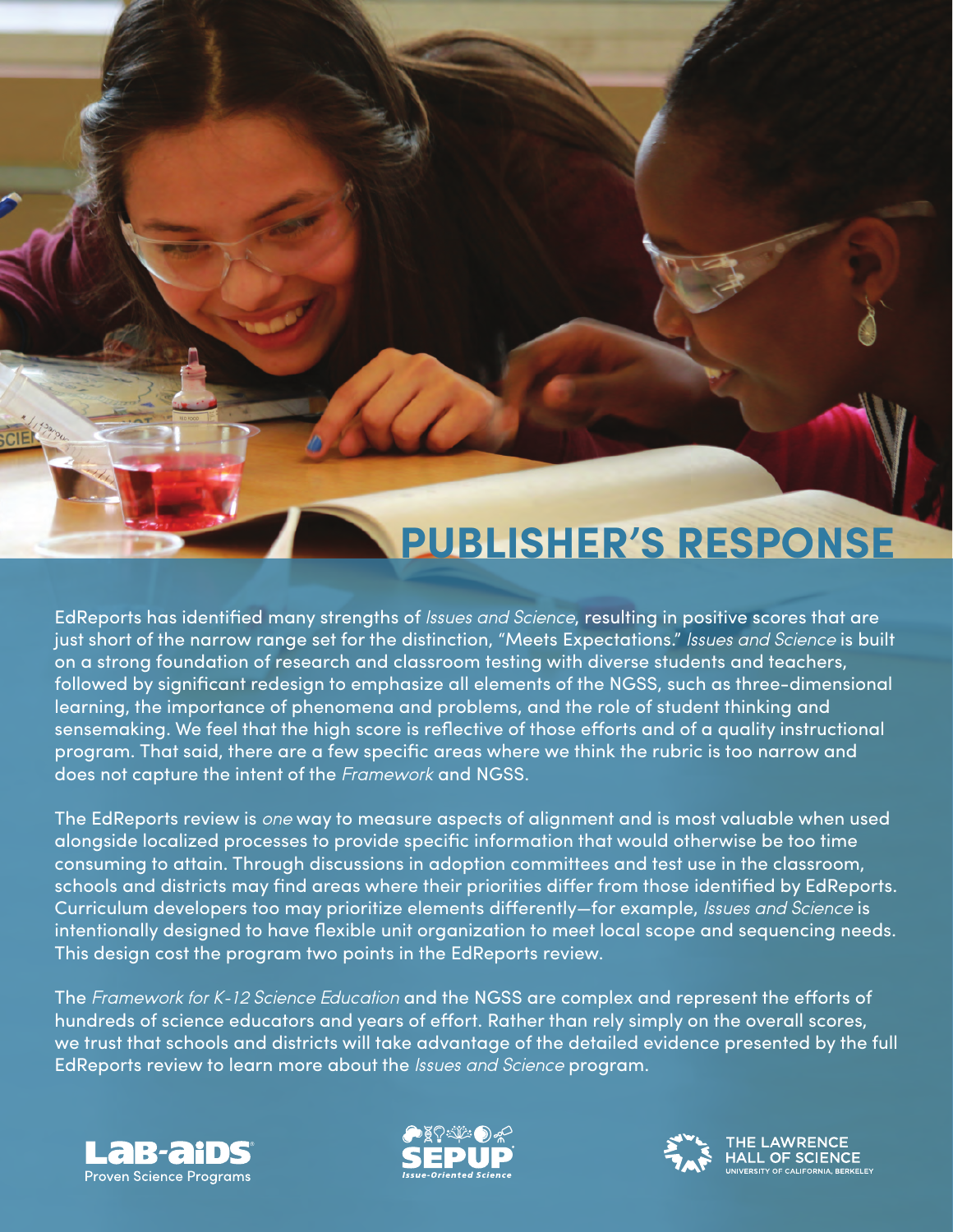# **EdReports review identifies strengths of** *Issues and Science*

#### **Three-dimensionality**

EdReports states that the SEPUP/Lab-Aids middle school curriculum is "designed to integrate three dimensions into student learning opportunities," "consistently supports meaningful student sensemaking with the three dimensions in nearly all learning sequences," and is "designed to elicit direct, observable evidence for three-dimensional learning by providing three-dimensional learning objectives at the activity level and building towards the performance expectations of the larger unit." (Criterion 1a-c) Additionally, *Issues and Science* meets all grade-band DCIs, and presents content, SEPs, and CCCs in a way that is appropriate and scientifically accurate. (Criterion 2b-g)

#### **Assessment**

*Issues and Science* is designed to elicit direct, observable evidence of three-dimensional learning and performance expectations (PEs). "Materials consistently provide learning objectives at the activity level that build towards the PEs for the larger unit. Activities incorporate sequences of formative assessment that build toward three-dimensions and are structured and supported to assist teachers in the instructional process." (Criterion 1c) Additionally, the assessment system provides scoring guides that can be used to track students' progress over the year, or three middle school years, and serve as evidence of increasing competency of student work.

## **Direct presentation of phenomena and problems**

The EdReports review found that *Issues and Science* "presents phenomena and problems to students as directly as possible." Students encounter these mainly through hands-on experiences, discussion, teacher demonstration, maps, data, videos, or some combination thereof. Cited examples include improving the design of a chemical battery, investigating how individuals with a sickle cell mutation can be resistant to malaria, and creating a device that will roll a gyrosphere to a moon base and rescue a stranded astronaut.

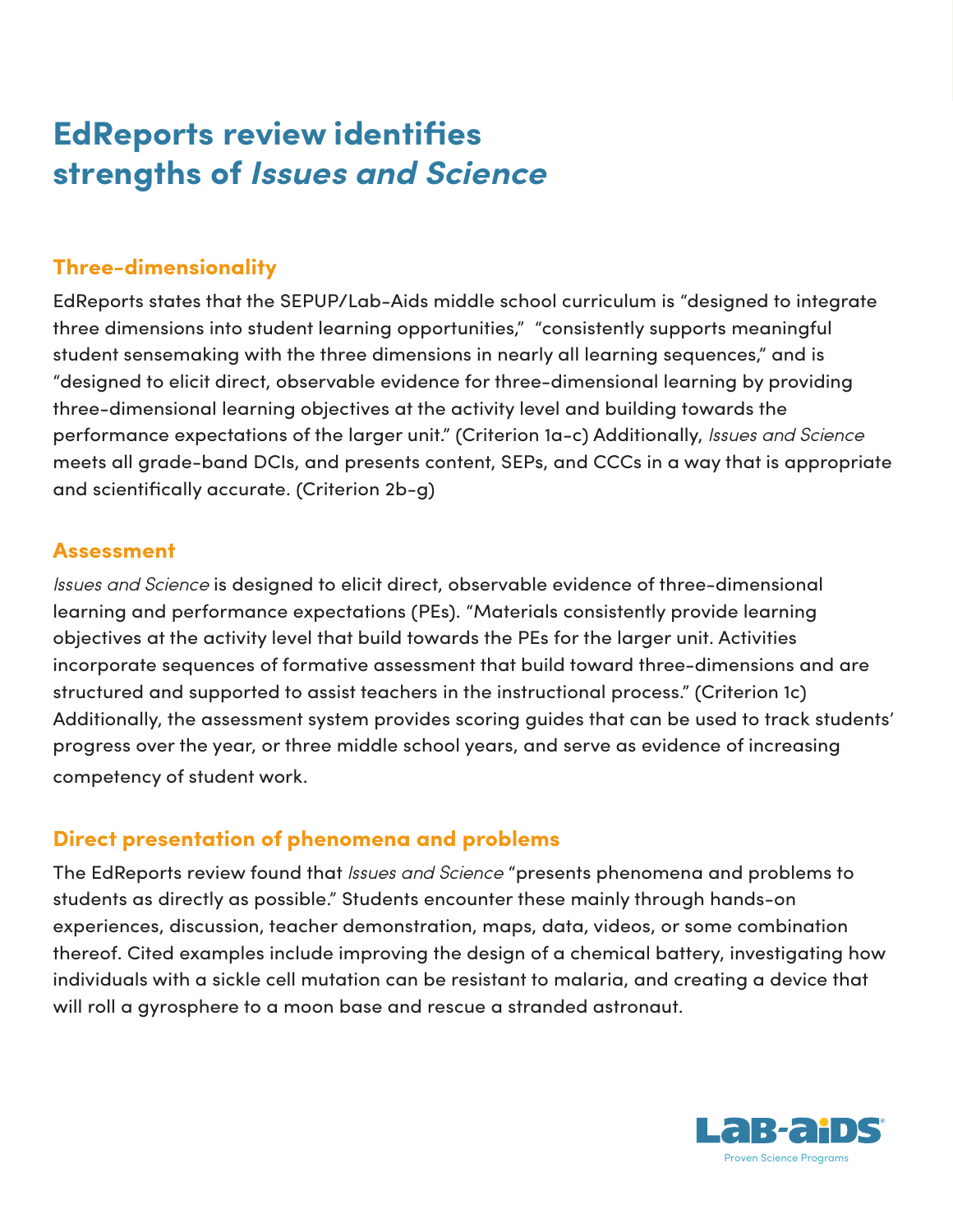# **Where did we lose points?**

#### **1D Phenomena and/or problems are connected to grade-band Disciplinary Core Ideas.**

In the analysis for indicator 1d, partial credit was awarded (½) as reviewers found that "phenomena and problems are found across the materials in life science, physical science, and earth and space science," but that full credit was not given as the materials contained multiple examples of problems that only connected to DCI for Engineering, Technology, and Applications of Science (ETS). This interpretation ignores that the NGSS includes two distinct kinds of engineering PEs: those integrated into the life, earth, and physical science PEs, and those that stand alone under ETS, with ETS DCIs only. Based on their presentation as Disciplinary Core Ideas, *the engineering DCIs are the content for the engineering PEs*. Therefore, it is contrary to the expectations of the NGSS to require that activities based on engineering PEs should also incorporate life, earth, or physical science content.

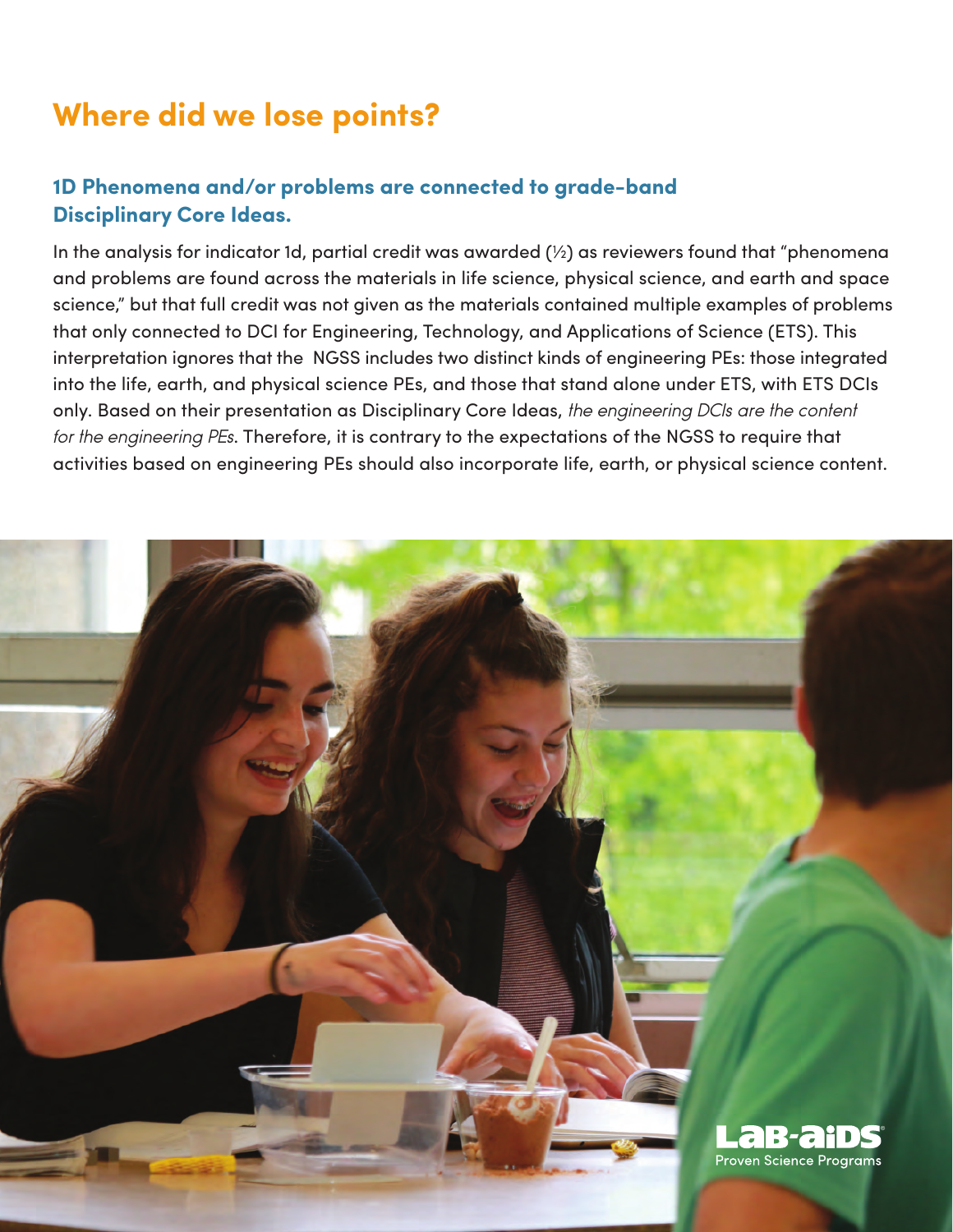## **1F Phenomena and/or problems drive individual lessons or activities using key elements of all three dimensions.**

A zero in the EdReports' analysis for indicator 1F reflects a limitation of the EdReports rubric for this category through its a) narrow interpretation of what constitutes a phenomenon, and b) inappropriate emphasis on "individual lessons," rather than lesson *sequences*, as the unit of analysis.

The EdReports analysis suggests an assumption that a new phenomenon should be presented at the beginning of an activity, and must be directly observable by students. In *Issues and Science*, many phenomena are often uncovered by students as they engage in an activity. For example, they might observe a phenomenon as they analyze data, interact with a simulation, or read a case study, and these are all appropriate ways for students to encounter phenomena (Penuel and Bell, 2016).

In addition, "individual lessons" are not an appropriate comparison across curricula, as some instructional materials report 74 total lessons over three years, others average around 100, and

one is as low as 17 total "individual lessons" from Grade 6 through Grade 8. *Issues in Science*, by contrast, totals 253 "individual lessons" —shorter activities that are easier to manage than a long, multi-part lesson, and organized in a sequence to explore a phenomenon. To meet EdReports' criterion based on individual lessons, *Issues and Science* would need to



#### **Phenomena and Problems Across Programs as Identified by EdReports**

have 51 lessons based on phenomena to reach even 20% activities, while a program with 100 lessons would need to have only 20 lessons based on phenomena. In fact, the figure above shows that the number of phenomena- and problem-driven lessons in *Issues and Science* is greater than nearly every other program for which EdReports presents this data and, as noted by EdReports for Criterion 1I, phenomena are often explored over multiple lessons of a sequence.